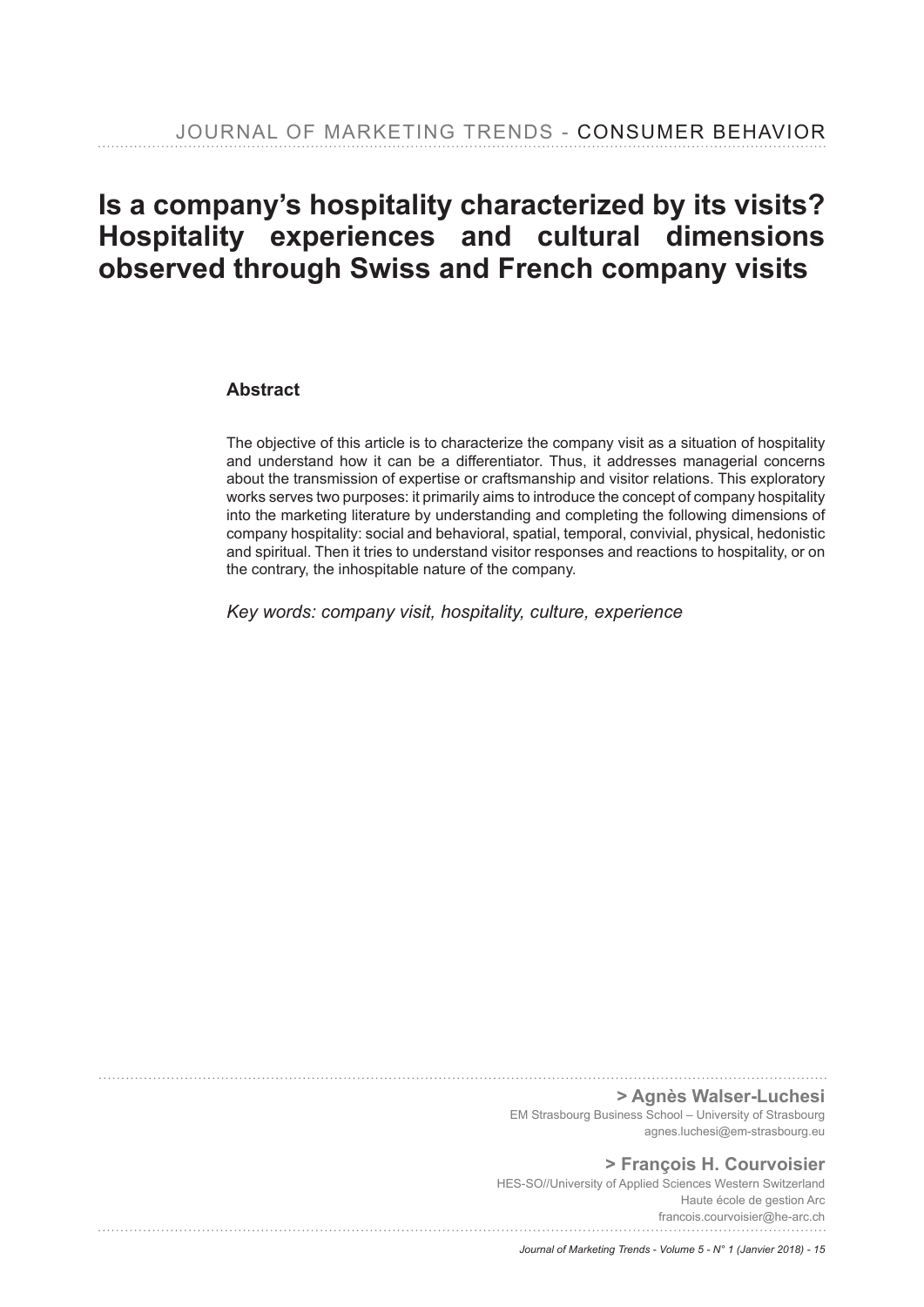### **Introduction**

Over the past few years, industrial tourism has gained momentum under the infuence of territorial positioning in regards to expertise or craftsmanship specific to its region or local communities. Increased consumer interest in themed company visits has also contributed to growth in industrial tourism (Bianchini, 2008, Ksouri et al, 2000). Tourists are offered several different concepts: company visits are different from company museums (Meysonnat-Courtois, 1994; Morice, 2006; Pierre, 2005; Rivard, 2006; Cousserand, 2009). A company's museum space can serve as a means of business promotion both in terms of communication and marketing. It can also serve as a catalyst to strengthen its historical, industrial heritage (Hollenbeck et al. 2008; Courvoisier, 2014). The company visit adds to those attributes by solidifying its management and highlighting its expertise and trade dynamics. This concept appeals not only to large companies but also to SMEs and artisans.

Company museums and company visits are rarely the object of marketing studies: in fact, the majority of references found here within come from museum specialists and art historians. What's more, due to their experimental nature, these windows into the company share a common goal: hosting, through leisure activities, a public motivated by their interest in discovering specificities inherent to different localities and trades. In this way, the concept of hospitality (Williams, 2006; Cova and Giannelloni, 2015) will leverage a better understanding of its importance and contribution to the visiting experience.

The objective of this article is to characterize the company visit as a situation of hospitality and understand how it can be a differentiator for companies located in a particular geographical area. Consequently, certain managerial concerns are addressed. We find very little references relating to hospitality in the context of industrial tourism. This exploratory works serves two purposes: it primarily aims to introduce the concept of company hospitality into marketing literature by understanding and completing the dimensions of company hospitality highlighted by Brotherton (2006) and by Cova and Giannelloni (2015). It then tries to understand visitor responses and reactions to hospitality or, on the contrary, the inhospitable nature of the company.

The scope of the study includes a diversifed cross section of visits offered by approximately ten Swiss and French companies. According to literature, a situation of hospitality includes four dimensions: spatial, social and behavioral, temporal and physical (Brotherton, 2006), to which we add convivial and hedonistic aspects of that experience introduced by Cova and Giannelloni (2015). We assume that hospitality also represents a moment of interaction whereby the centerpiece is the cultural identity specific to regional characteristics. It also creates ties between personnel and the visitor. In exchange, the visitor shows gratitude and admiration towards personnel who has shared its passion and communicated its expertise or craftsmanship. This acquired knowledge renders the price of the visit more acceptable. The spiritual dimension is also included in our research. In the context of company visits, the specifcities of hospitality lead us to questions about cultural hospitality and how it can be incorporated or conceived of in a nontraditional manner in hopes of strengthening ties between the company and its brand or brands, simultaneously turning satisfed visitors into genuine ambassadors. We can extend this reflection to company museums, where they exist.

#### **1. The company as a museum space: the commercial, communicative and managerial impacts**

In a study on Swiss watch making company museums, Courvoisier (2014) reveals a threefold function: first, the preservation of a private heritage which each visitor perceives during their visit, second, brand promotion and third, highlighting a region's craftsmanship. None of the museum curators that were questioned found contradiction between history and marketing, past and present. On the contrary, company hospitality allowing visitors to discover a company's history and heritage tends to strengthen an emotional and positive brand experience, which is in line with the experiential marketing trend (Filser, 2002; Roederer, 2012; Roederer and Filser, 2015). The dimension of hospitality is especially felt during visitor welcoming and during their exchanges with guides and other personnel conducting the visit. An aperitif or small gift following a visit further strengthens the positive emotion felt by the visitor regarding the company's hospitality. The reaction to this hospitality perceived by the consumer was not studied and leaves open the question of gratitude expressed by the client in regards to personnel and the company.

For companies that do not have a museum, but that more or less regularly open their doors to a large public or only to their clients, to the press or other targeted audiences, the company visit can become a sort of event (Courvoisier, 2014). For example, the group LVMH's "Special days" attracted more than 100,000 people for each of their events from 2011 to 2013 and 145,000 in 2016<sup>1</sup>. On Twitter, 25

1 www.journalduluxe.fr

*16 - ISSN 1961-7798 - © 2009, International Marketing Trends Conference*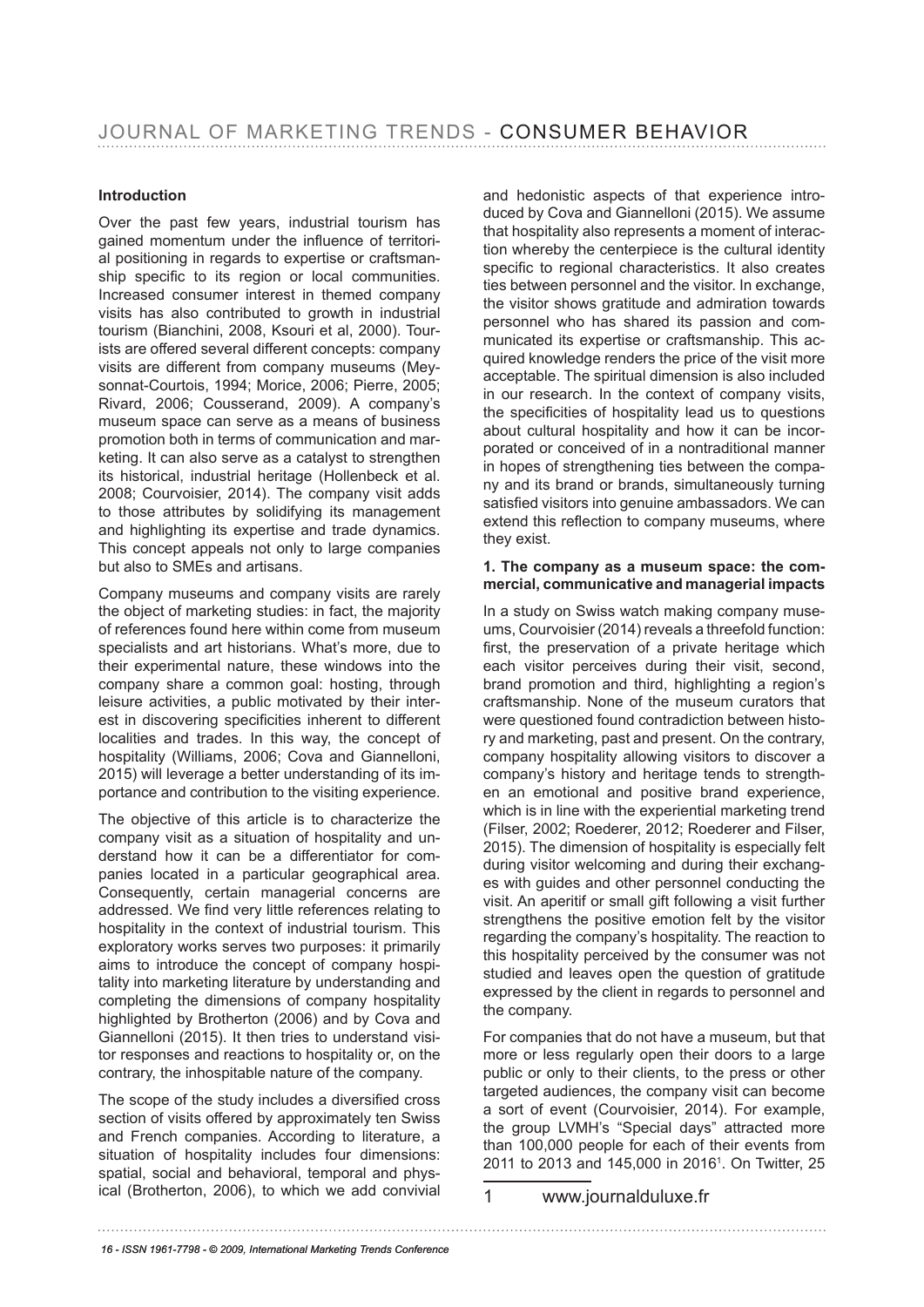million people were reached by #LJPLVMH and 30,000 interactions were achieved on Facebook during this "Special Days" weekend which boasted a carefully constructed organization and welcoming both in France (especially Louis Vuitton, Moët and Chandon, Hennessy and Dior) and Switzerland (Zenith and TAG Heuer).

The company visit allows the company to create an experience founded on a fully developed, lively, stimulating, thought-provoking communication (Rivard, 2006). On a managerial level, the company visit tends to strengthen the brand's appeal and, thus, can lead to a spontaneous purchase if the company has a retail store available at the end of the visit. This is especially true for food products tasted during the visit, such as sweets or wines.

In the context of territorial development plans, the company visit can be an integral part of industrial tourism whereby specific circuits are included such as "Wine Routes" in Alsace or Jura, the French-Swiss "Watch Valley" located between Besançon and La Chaux-de-Fonds or even the "*Etoiles Terrestres*" which highlights a constellation of glass-blowers covering three sites nestled in adjacent valleys of the *Vosges du nord* where one can discover a natural and cultural heritage preserved by man. Recognized as a UNESCO World Heritage landmark in 2009 for its urban watch making heritage, the cities of La Chaux-de-Fonds and Le Locle invite visitors, through their tourist offices, to discover historical buildings and watchmaking companies whose hospitality contributes to its regional tourism (Courvoisier and Aguillaume, 2010).

### **2. Dimensions of tourist hospitality in the framework of industrial tourism adapted to company visits**

### **2.1 Bringing the company and its territory together in the framework of a tourist destination**

When examining its latin roots, the word "*hôte*" has a double meaning. It describes both the person who hosts as well as the person invited, or guest. Hospitality appears, then, to have two meanings (Cova and Giannelloni, 2015). When hospitality plays a role in tourism, it produces interpersonal interactions of a hospitable nature (human dimension: Brotherton, 1999) that go beyond a simple room and board offered/given to visitors and actually brings together hospitality and conviviality (social dimension: Gotman, 2004). The result has an infuence on the general appeal of the area in question (spatial dimension). Together, these dimensions constructs a scene whereby the visitor is exposed to different players of tourism (population/residents, service providers for private entities and public organizations) with specific offers (room and board) and in specifc places (territories) (Cova, 2010).

In the framework of tourism, such as hotel stays or restaurants, certain authors study the human relations between tourists and the personnel with whom they are in contact (Spielmann et al. 2011). Others include the destination, such as the city (Cottet et al. 2015). We rarely see studies focused on the "host" company that places its personnel, endowed with a certain expertise or craftsmanship, in a situation of hospitality. In this situation of hospitality, we find a mix of elements both tangible (providing a fnished product) and intangible (communicating an expertise or craftsmanship) (Cova and Giannelloni, 2008). The common value of these different fields of study is, however, quite real: visitors passing through (tourists) choose their destination, the city, then their hotels, restaurants and company visits. On the other hand, local tourists are motivated primarily by the opportunity to learn about an area's economy, its traditions and its expertise or craftsmanship (meeting artisans, skilled workers). Even though they are motivated by different factors, tourists and local residents are interested in company visits as a way to learn about a region. In this spirit, both the company and the region should extend their hospitality. Consequently, the combination of both elements appears quite relevant.

### **2.2 Company hospitality**

Adapted to company visits, the hospitality of a person traditionally thought of as a host blends with an organization's differentiating service offer intended for visitors. Differentiating themes can be attributed to a particular region, a cultural identity or an expertise or craftsmanship. Lugosi (2008) differentiates between the concept of hospitality, how we live together as defned by Montandon (2004), and hospitality activities, "which consists of inviting a public to experience a moment of consumption or hospitality". Applied especially to tourism and accommodations sectors, the concept of hospitality has more recently been introduced to the virtual world to bring a humanistic approach to retail Internet sites (Bataoui and Giannelloni, 2016). These authors examine the links between retail companies and the customer. Hemmington (2007) defines five possible dimensions of hospitality in an observed commercial framework: host-guest relationship, generosity, the dramatization of an offer, surprise and a reassuring context.

It is along this line of research that we wish to further explore the role of hospitality in industrial tourism practices. For this, we reserve an important role for

*Journal of Marketing Trends - Volume 5 - N° 1 (Janvier 2018) - 17*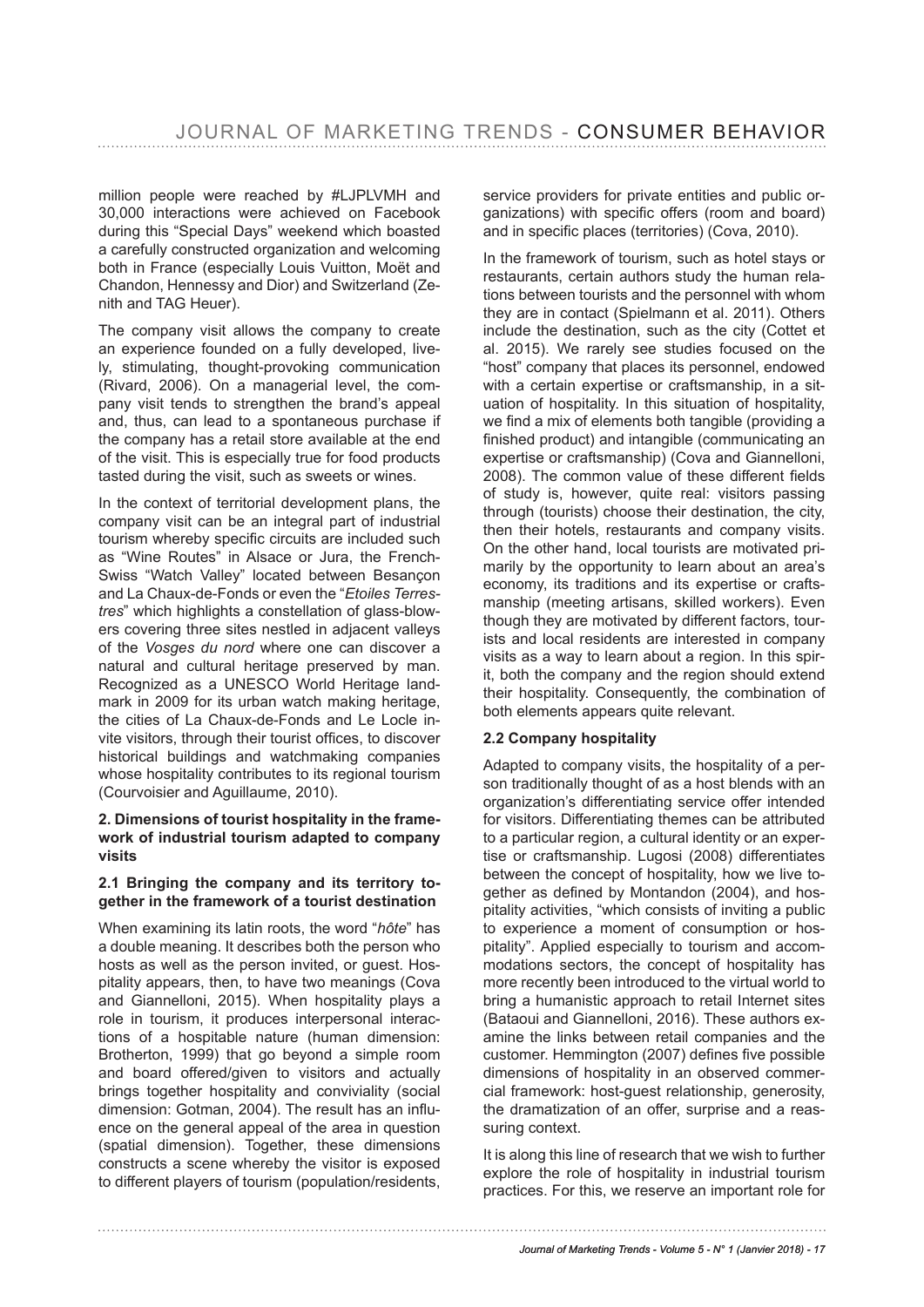"host" companies from other economic sectors and personnel whose mission is not necessarily dedicated to welcoming. For the visitor, a company visit is a leisure activity centered on human interaction and sharing. As weicoming. For the visitor, a company visit is a leisure activity centered on numan interaction and snamig. As<br>we mentioned above, we will use the works of Brotherton (2006) to define this situation of hospitality, which i we mentioned above, we will use the works of Brotherton (2000) to define this situation of hospitality, which is<br>characterized by four dimensions: a spatial dimension, illustrated by the place; a behavioral dimension, whic includes motivations and human interactions; a temporal dimension relative to occasions of hospitality and a includes physical dimension, which includes associated products. Like Cova and Giannelloni (2015), we will introduce a convivial and hedonistic aspect to the experience. For each of these aspects, we will attempt to identify the a convivial and nedomstic aspect to the experience. The each of these aspects, we will attempt to identify the<br>role of the company, personnel and the region. We will also examine visitor reactions to hospitable companies. for and company, percentionand and region. The will dide examine violen reactions to helphable company

### 2.3 The specificities of company hospitality: commercial and free aspects

The commercial aspect of hospitality deals with the mechanisms of retribution carried out by the visitor for the Interaction between the proceduring of the transmission of the transmission can be an approximate to the trans<br>benefit company's benefit. This prerogative, founded on a desire for reciprocity, requires us to widen the scop of the hospitality transaction to include a genuine hospitable interaction, defined as mutual acknowledgment. One possible way of achieving this is to combine hospitality and a hospitable behavior (Lugosi, 2008).

These two elements are combined in company hospitality: a service offer that guarantees interactions and access to a shared experience rich in emotion. The company visit actually invites visitors to a paid or free entry into their authentic production site (laboratory, thematic workshop, factory, brewery, cellar, etc.) with the possibility of tasting, trying their hand at manufacturing and boutique purchases, which generally end the visit. In this situation, the interaction between the customer and the company takes place during the transmission of the craftsmanship of an annotation and visitor  $\overline{S}$ of knowledge and teaching of an expertise or craftsmanship. Rooted in a region's tradition and its very fabric, or knowledge and teaching or an experise or cransmarismp. Rooted in a region striamon and its very rabile,<br>these experiences have an authentic nature. Consuming this kind of industrial tourism can lead a customer to feel a form of gratitude towards the personnel, trade, brand or region. So, there is a connection between visitor-consumer reactions to company hospitality.

## 3. Identifying industrial and hand craftsmanship hospitality and visitor perception

### **in the interval of two regions regions. The French regions is located in Alsace, the French regions. The French regions is located in Alsace, traditional lying regions. The French region is located in Alsace, traditional**

Based on a selection process, two lists were compiled comprised of companies that organize company visits. The first list includes companies from Alsace (France) and the second from French-speaking Switzerland. These companies demonstrate an industrial economic heritage in their two respective regions. The French region is located in Alsace, traditionally rooted in a regional gastronomy (ginger bread, beer, wine) and specific hand craftsmanship (glass work). The Swiss region is located in the French-Swiss Jura Arc, traditionally known for watch making and regional products (wine, cheese, chocolate, watch making). These companies were selected based on two criteria: first, they regularly open their doors to the public and, second, they are sufficiently diversified in terms of size and activity sector (table 1).

Internet sites of the selected companies, recent commentaries on TripAdvisor and certain blogs that present their visits in Alsace<sup>2</sup> or elsewhere<sup>3</sup> were consulted in order to construct a compilation of opinions about these company visits. Web users are French and Swiss, spread out over the whole territory and from outside borders. One objective of this exploratory research is to identify the constitutive criteria of a company's perceived hospitality in the framework of a company visit. The other objective is to identify possible visitor reactions when they are the invited guest.

| <b>Selected companies</b>      | <b>Regional location</b>                                                |
|--------------------------------|-------------------------------------------------------------------------|
| Maison Lips gingerbread museum | Located in Gertwiller, France. Gertwiller has been Alsace's gingerbread |
| and workshop visit             | capitol since the 18th century. Maison Lips gingerbread and Alsatian    |
|                                | folk art museum was created in 1998.                                    |
| Saint-Louis Brewery            | Located in the south of Alsace                                          |

# Table 1: presentation of the studied companies Table 1: presentation of the studied companies

- 2 http://www.mon-week-end-en-alsace.com/ <sup>2</sup> http://www.mon-week-end-en-alsace.com/
- 3 http://www.yapaslefeuaulac.ch/ <sup>5</sup>

 $\overline{a}$ 

*18 - ISSN 1961-7798 - © 2009, International Marketing Trends Conference*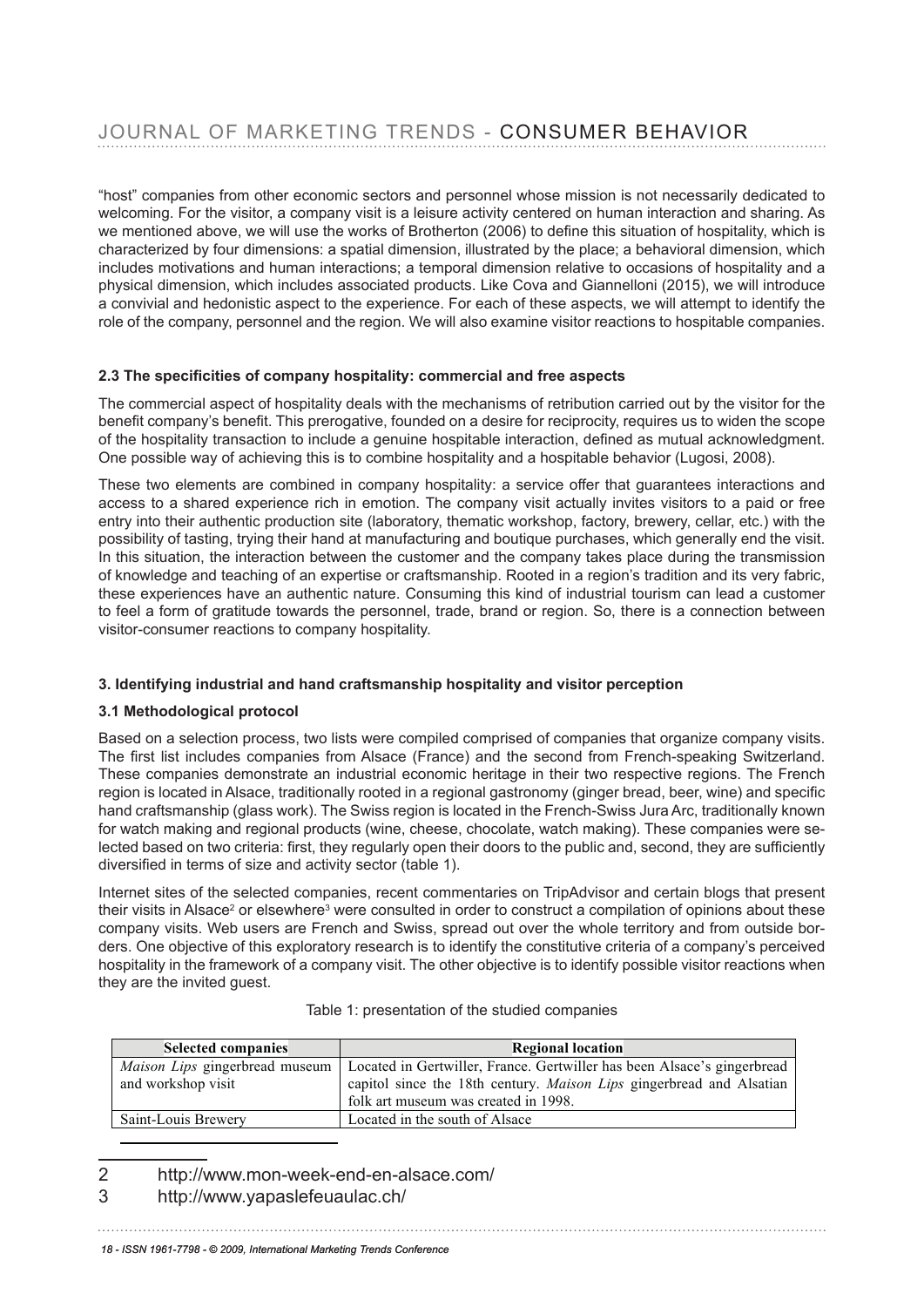## JOURNAL OF MARKETING TRENDS - CONSUMER BEHAVIOR

| The <i>Grand Place</i> , crystal museum | Museum inside the oldest French crystal manufacturer located in Saint-   |
|-----------------------------------------|--------------------------------------------------------------------------|
|                                         | Louis, one of the three sites on the "étoiles terrestres" circuit.       |
| Horcher, Alsatian wine                  | The Horcher estate is situated in the Alsatian vineyard.                 |
| Kelsch weaving workshop                 | Located in Sentheim, France in Alsace's Hautes-Vosges (southern          |
|                                         | region).                                                                 |
| St-Pierre Priory and Mauler             | Val-de-Travers, Switzerland (part of the Neuchâtel canton); specializing |
| cellars, Môtiers                        | in sparkling wines crafted according to the champagne method; film,      |
|                                         | guided visits of the cellars and Priory, tasting                         |
| Cailler chocolate factory, Broc,        | Region of Gruyères, Switzerland, Fribourg canton                         |
| Switzerland                             |                                                                          |
| Spielhofer cheese dairy, Saint-         | Saint-Imier (Erguël) Valley, Switzerland, Berne canton; specializes in   |
| Imier, Switzerland                      | "Tête de Moine" cheese                                                   |
| Corum watches, La Chaux-de-             | Neuchâtel canton, located in the "urban watchmaking" area and part of    |
| Fonds, Switzerland                      | the UNESCO World Heritage list                                           |
| Franches-Montagnes (BFM)                | Saignelégier, Switzerland, canton of Jura; specializing in handcrafted   |
| <b>Brewery</b>                          | beers                                                                    |

### **3.2 The social and behavioral dimension of hospitality 3.2 The social and behavioral dimension of hospitality**

This dimension includes elements of interactions that contribute to conviviality, exchanges and communicating This dimension includes elements of interactions that contribute to conviviality, exchanges a passion. Human relations between tourists and local residents and contact persons highlighted by Cinotti a passion. Figured relations between tourists and local residents and contact persons highlighted by Cinotiti<br>(2008, 2001) are observed in industrial tourism. The host is either identified according to their trade "... acc panied by the brewer"; "the farmer himself leads the visit"; "we were welcomed by Thomas, who described his panied by the brewer"; "the farmer himself leads the visit"; "we were welcomed by Thomas, who described his passion to us..."; "...we met with the reporter responsible for layouts, printouts..."; "a former skilled worker" or, in a more personal manner, by their first names, which denotes the genuine closeness found in tourism, especially with owners of bed & breakfasts, "the Kelsch weaving workshop is run by Marlène and Gérard". The visitor is fully immersed into the world he/she discovers "in entering the company...", "sharing an experience, entering into the secret world of watchmaking", during which time the artisan shares his knowledge and craftsmanship.<br>The testimonials highlight the continent of charity company's "curing worst" (Discours 4999) and see a result The testimonials highlight the sentiment of sharing someone's "environment" (Ricoeur, 1998) and, as a result, The resumbinals inginight the sentiment of sharing someone's "environment" (NICOedi, 1990) and, as a result,<br>the potentially immersing experience in all its various forms: "historically and culturally enthralling". It is p out when the tour takes on a spatial dimension, "the museum hangs over the workshops" offering the visitor out when the tour takes on a spatial dimension, "the museum hangs over the workshops" offering the visitor another type of immersion in the production site.<br>
another type of immersion in the production site.

Openness, attentiveness and interpersonal exchanges are appreciated because they allow visitors to interact Sperifices, alterateness and interpersonal exchanges are appreciated secause they allow visitors to interact<br>and also because they are the catalyst for communicating a passion and/or craftsmanship. "... they really know how to welcome visitors: explanations, films and tastings all make this visit worthwhile...". "Marlène shows us how the weaving trade works and answers all of our questions"; "professionalism and passion are words that perfectly describe the estate's owner who led our visit! "; "Mr. Horcher willingly partakes in the tastings he offers you". Interpersonal interactions are omnipresent: "you can easily ask for explanations from the available one you can ask questions are emmi-recent you can easily about the explanations nonclear and interestional per<br>personnel"; "you can ask questions, the visit is lively and passionate". When personnel doesn't actively partic .<br>pate in the visit, we can simply observe them at work "...all while observing personnel at work". Commentaries from a third person add "...skillfully explained, using anecdotes from the trade". Openness is imperative "don't hesitate to ask". In the absence of true interactions, descriptions of the tour guide take on a generic name "... the guide" and are filled with negative commentaries "after watching a short film (very outdated), we visited a<br>" still room followed by a visit to the storage and bottling room while listening to the guide's explanations". During suil foorn lollowed by a visit to the storage and bottling foorn while listening to the guide's explanations. During<br>open house visits, artisans are not necessarily inclined to provide explanations or foster exchanges, whi open nouse visits, antisans are not necessainly interacte to provide explanations or rester explanations or interpersonal interactions are completely ignored... No one came to see if we had any questions or if we needed any explanations... ". Hospitality should be free and willful. In the context of an artisan in his/her work environment, their personality and level of empathy are determining factors. The observing personnel at work and the work of the commentaries from a third personnel at work and the commentary services from a third personnel at work and the commentary services from a third perso

The reciprocity of hospitality encompasses generosity (Hemmington, 2007) and the subsequent gratitude and admiration expressed by the visitor: "hats off to all of the personnel"; "we met people whose dexterity and inspiration are genuine masterpieces"; "their craftsmanship is astounding". The commercial aspect of reciprocity, inherent to the company, should not overshadow the importance of human relations or the authentic experience of discovery.  $t_{\text{eff}}$  be or discovery. During open house visits, are not necessarily inclined to  $t_{\text{eff}}$ 

The verbatim demonstrates that the process of welcoming and its quality, although it involves every actor, does not necessarily make a customer a guest (Seydoux, 1983). Interpersonal interactions with working per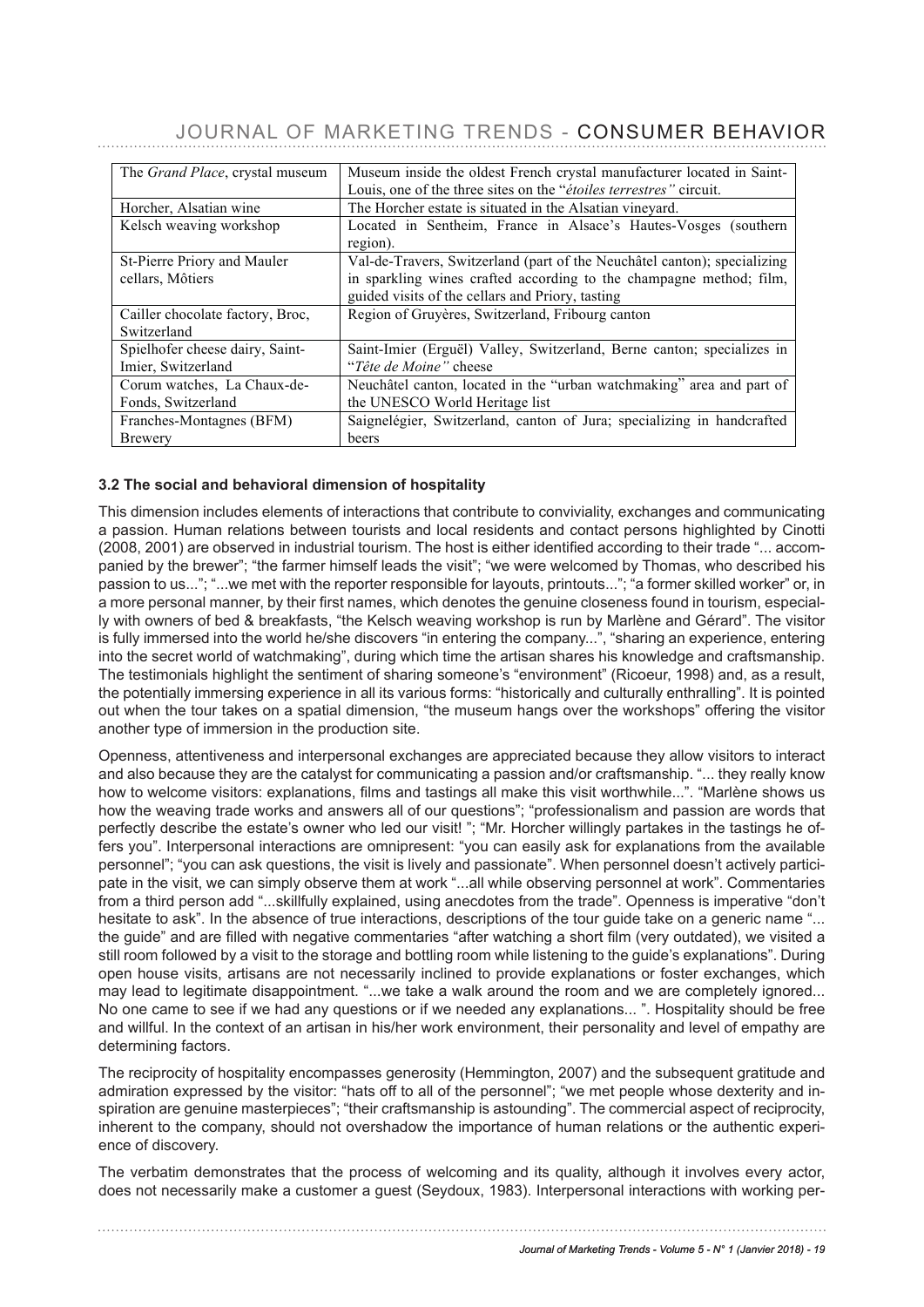sonnel and an interconnection with the host's region are vital elements. Spatial dimension is addressed in relation to the company's region and its regionalization.

### **3.3 The spatial dimension of hospitality**

This dimension refers to the characteristics of a place (factory, workshop, enterprise location) which has been opened for sharing between the visitor and the host (Reuland et al. 1985). It bears regional specificities featured during these visits. Spatial dimension is centered around three concepts: the exterior environment: "from the outside, the museum doesn't resemble much, but on the inside, its fantastic", the environment on the inside: "the museum is located inside the manufacturing site, which is highly appreciated", the regional environment: "how rewarding it was to come upon this little village nestled in the forest lost in the middle of nowhere".

References to the region and its characteristics are remarkable. They are refected in Alsatian artifacts: "a boutique not only full of delicacies but also all types of Alsatian artifacts", in the theatricality lent to the space "The reproduction of a typically Alsatian "*stub*" and the Hansel & Gretel house are the museum's key elements" and go beyond the offer's physical aspects "...fnally, thank you Sophie for all the local tips and information, especially the *tartes fambées*". Ties between the company, the expertise or craftsmanship and the heritage are expressed: "we hope to preserve this lovely French heritage for many years to come". The place takes on meaning when the history of both the trade and the region are blended: "Here, we see the history of crystal blended with the history of the region and its excellent craftsmanship"; "the factory is nestled in the wonderful region of Gruyères".

The *Franches-Montagnes* Brewery (BFM), in Saignelégier, is one of the region's tourist attractions situated on the outskirts of major crossroads: it welcomes 3,000 visitors a year. An anecdote, rehashed during every visit, embodies the spirit of the brewery: "We had a cat that we named Good Dog. When it died, we sanctifed it with the *Saint-Bon Chien* Abbey. We are now at our 5th vintage of this beer matured in oak barrels" affirms Jérôme Rebetez, the brewery's founder and director. This *Saint-Bon Chien* Abbey won over Eric Asimov, famous New York Times gourmet food critic. In a January 7, 2009 article, this full bodied beer was deemed world's best oak-barrel-aged beer (Jaberg, 2009). Hospitality also means revealing your roots.

### **3.4 The temporal dimension of hospitality**

Company visits are motivated by the desire to discover a craftsmanship. For this reason, visitors expect to be able to interact with artisans at work. Their presence and availability are more important than the length of the visit: "… excellent explanations about gingerbread fabrication all while watching personnel at work"**.** In this spirit, visits that take place outside of working hours negatively impact the customer's experience: " The tour's elevated circuit makes it possible to visit the factory during working hours with a former skilled worker rendering the experience especially unique"; " the visit can be accomplished in 30 min. or two hours if we take the time to listen to commentaries and admire the works of art"; "it's best to go during the week to see the watchmakers at work"; "we organize guided visits of the Brewery from Monday to Saturday between 9:57 am and 4:34 pm".

The visitor takes the time to really capture the company's facilities: "...by taking the time to admire, you'll discover the secrets during the factory visit". But, as victims of their own success, company visits can be nonproductive: "we arrived at 3 pm and they told us there was a three-hour wait for the next guided visit and that visits without guides were not possible. Disappointed, we went to the boutique to buy some chocolate. A mind-blowing trip.... we left disgusted. Great Swiss hospitality! ".

Time also conjures up direct ties between past and present: "historical and cultural immersion into the ancient handcrafted art that is still very much alive"; "the place is incredible and seems as if it comes from another era" and indirect ties by connecting a region's modernity and authenticity: "the renovation blends perfectly into the historical building"; "It's unfathomable to think that monks have lived in this Priory since the Middle ages! ". This voyage through time conjures up nostalgic sentiments for the visitor (Joy and Sherry, 2003).

### **3.5 The physical dimension (tangible and intangible)**

Products are pervasive in industrial tourism and are a translation of craftsmanship and of a region's unique traditions. Products are the commercialized end result of careful crafting. Tangible aspects (products) and intangible aspects (explaining a craftsmanship) are connected: "...I appreciate the fact that even laymen like me can understand the process. Technical questions about watch making can be answered without going too much into detail. This may however disappoint connoisseurs. Nevertheless, the guide is available to answer any ques-

*<sup>20 -</sup> ISSN 1961-7798 - © 2009, International Marketing Trends Conference*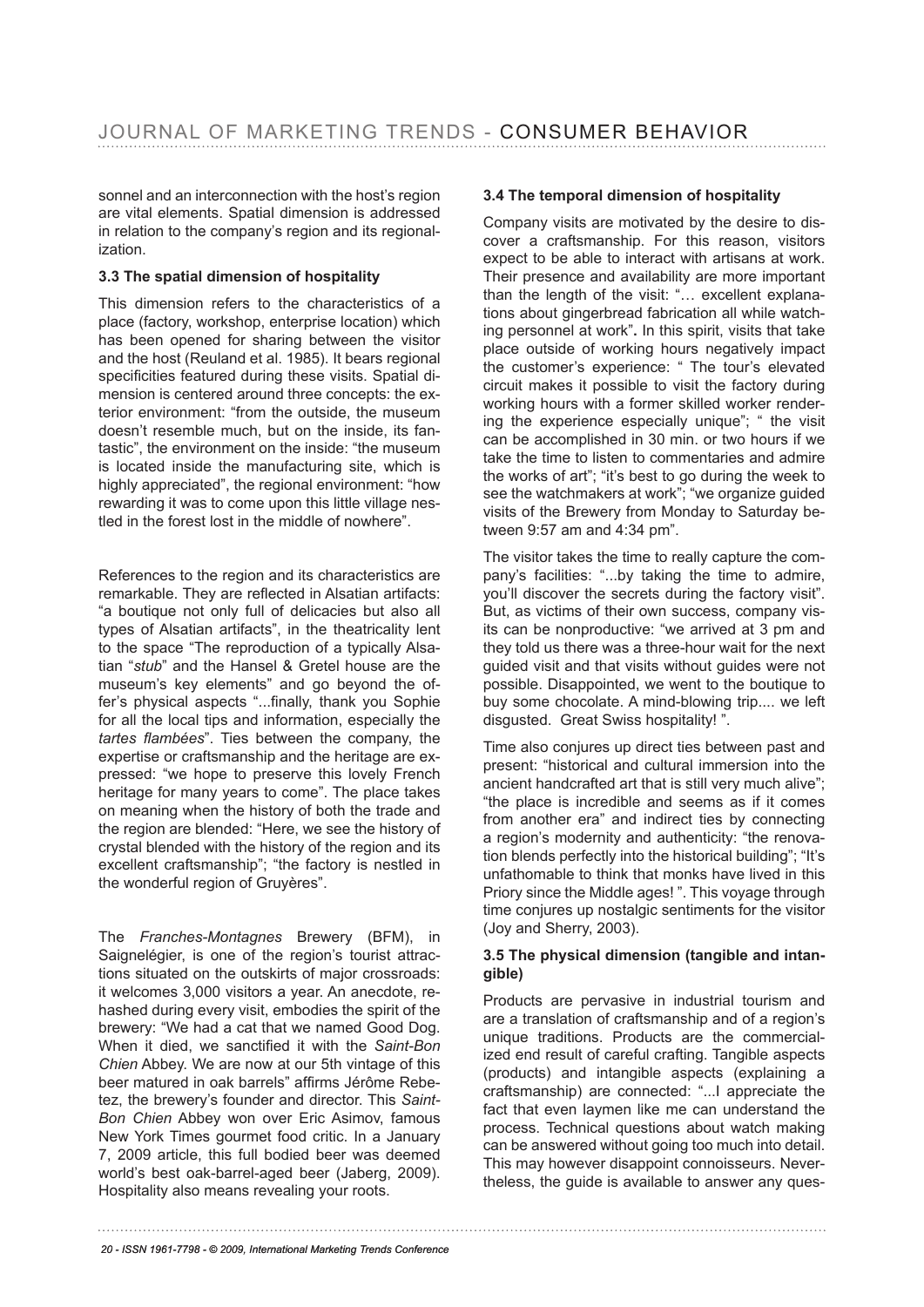tions, making the visit interactive and enabling you to discover more about the things that interest you the most! ".

It is brought to our attention when the organization of discovery tours has a formative nature, notably to justify the visit's commercial aspect: "...it should be noted that the visit's circuit does not end in the boutique. You are not pushed into buying, but nearly everyone willfully enters the boutique to buy the delicious handcrafted gingerbread". The purchases are an attempt to continue the journey (notably, at home), to remember the experience or to please someone (gift).

Although, as a general rule, generosity and commercial activities relating to hospitality in tourism are contradictory (Heal, 1990), they are simultaneously well managed and fully integrated during formative tours: for example, the presence of a boutique and prices found within are more easily accepted thanks to explanations given during the visit that justify the product's quality and cost (according to the different stages of fabrication). As a consequence, an organizational structure whereby the tangible and intangible are mixed creates favorable preconditions for company hospitality (Cottet et al. 2015).

### **3.6 The convivial and hedonistic dimension of hospitality**

In the framework of industrial tourism, the company visit should respond to a desire to explore an unknown subject area. The convivial dimension invokes elements relating to entertainment or leisure (Lugosi, 2008): "... visiting the factory and the museum was an extremely interesting moment that inspired daydreams about all the beautiful objects we have seen". Emotions were heightened: "...then we went upstairs, surprise! We fnd relics of an 18th century house and the gingerbread museum, designs, explanations, ancient objects"; "what a pleasure to see skilled workers passionate about their work"; "this is a great moment to be had"; "a glass factory is synonymous with inspiration, an adjacent boutique let's you move from daydreaming to reality". This verbatim demonstrates the importance of hospitableness, as defned by Lugosi (2008), as an emotion shared with the visitor.

Developing an entertaining tour in the spirit of a treasure hunt will surprise the visitor: "organizing a museum layout over several floors in a spiral formation is an original idea"; we don't get lost in an endless succession of rooms. Ramps along the tour allow you to reach the top..."; "a fun, family activity that uncovers a part of *Maison Cailler's* production line!".

When the company makes food products, the hedonistic dimension is especially demonstrated in company visits that are followed by tastings. For example, BFM proposes the following concept "brewery visit + seasonal product tasting + aperitif comprised of *tête de moine* (cheese), *totché* (pastry made with sour cream), dried sausage and wood-fired bread".

### **3.7 The spiritual dimension of hospitality**

We can add a spiritual dimension to the dimensions mentioned above, which we have discovered in places laden with history or closely connected to the values of the owners-operators, as cited, for example, by Jean-Marie Mauler, owner of the company bearing his name: "The *Saint-Pierre* Priory has long since been one of the region's great religious centers. This is, of course, due to its spirituality, but also to its hospitality and conviviality which characterize the site. I have always preached daily serenity and quality relationships. This is all part of a life philosophy (Coopération, 2016).

### **Discussion, limits and research avenues**

The objective of these works was to identify the building blocks of a company's hospitality and to assess visitor reactions brought about through reciprocity. Ultimately, the five dimensions of hospitality, identifed by Brotherton (2006) and Cova and Giannelloni (2015), are perceived and appreciated by visitors. They were specifed in the framework of company hospitality. Numerous similarities between French and Swiss hospitality have been brought to light: (1) the first is the presence of a trade expert who interacts with the visitor by sharing his expertise or craftsmanship (communicating a passion). The personnel's' role in a situation of hospitality is frst and foremost to communicate a passion rather than simply welcoming guests. This is a key differentiating element when compared to hospitality studied in traditional tourism whereby the notion of welcoming is paramount. Hospitable interactions and generosity are key elements highlighted by the authors in their identifcation of other situations of hospitality. (2) The second similarity pertains to spatial, convivial and hedonistic dimensions. They are all found in the organizational structure of the visit and, thus, in the offer set forth by the company to come and discover its trade. The visit blends discovery, emotion and communication. It reconciles commercial aspects with the host's generosity. This

#### *Journal of Marketing Trends - Volume 5 - N° 1 (Janvier 2018) - 21*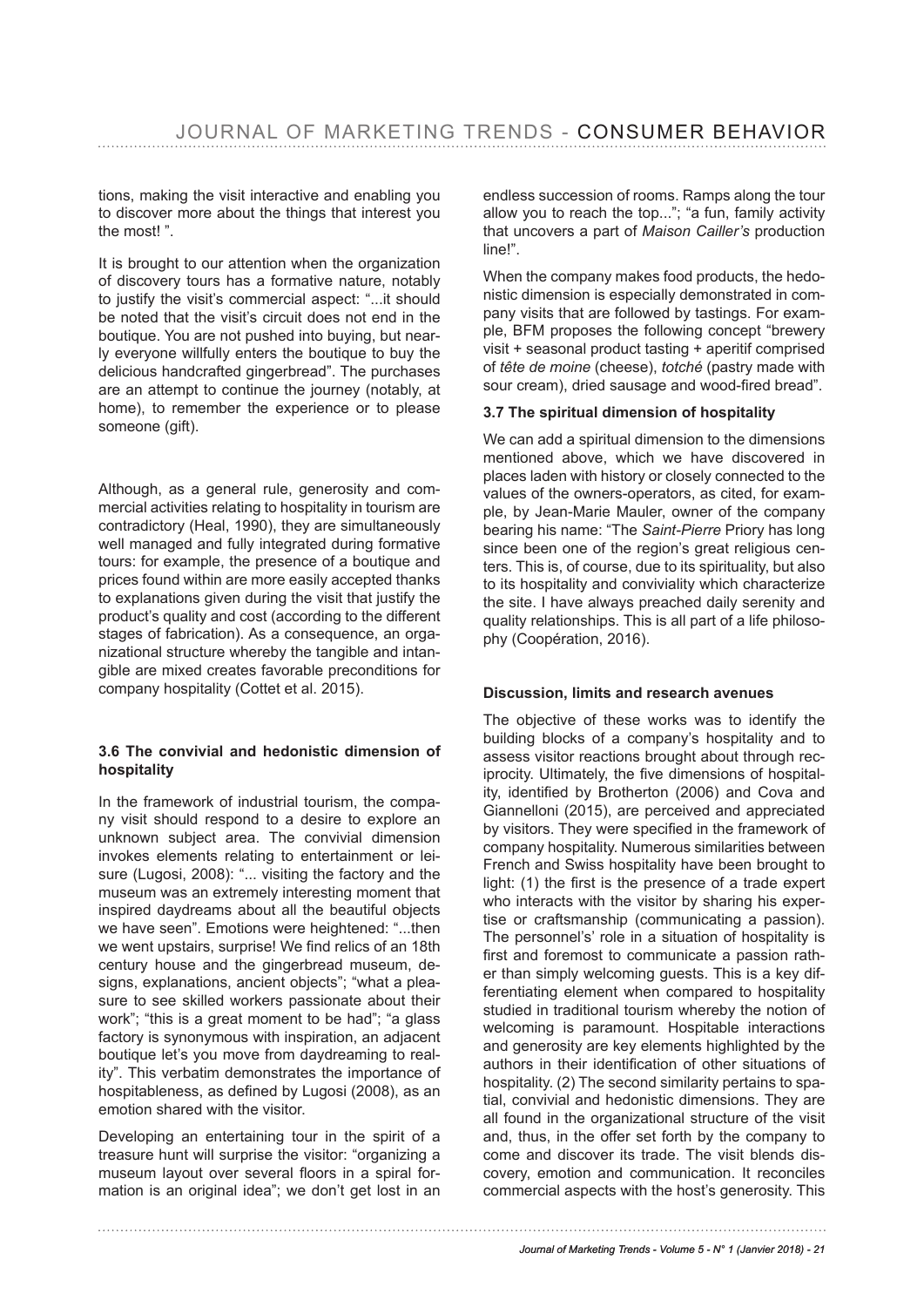translates into a better acceptance of prices. Does a better understanding of the cost of products fabricated by the company reveal its transparency and honesty? (3) The third resemblance is discernible in the appropriation of the space, which connects the museum space to the region, marked by the singularity of its heritage and culture. (4) Finally, the temporal dimension procures as many moments of pleasure as a delightful trip through time. However, throughout all of our observations, we did not detect any differences between French and Swiss company hospitality.

This research brings forward theoretical development by introducing a new scope to the concept of hospitality and by demonstrating its "transferability" to the company visit. Let us reveal two other aspects that have not yet been identifed: the spiritual dimension and the company's regional roots, formed by working personnel. To give an example, visitor reactions attest to their gratitude towards the artisan, which they express when they are satisfed with their learning experience (expressed in terms of appropriation: "a heritage we hope to preserve for years to come" or admiration). It is also worthwhile to continue research on expressions of gratitude, motivated by the desire for reciprocity, and on their role in perceived hospitality.

On a managerial level, companies can now use company visits not only as a technique for acknowledging its personnel but also as a tool for business promotion and communication. Communicating a company's values involves conveying an expertise or craftsmanship and regional traditions. The visit is also a concept. Because it creates social ties between the visitor and the company, contact with personnel is a key element which the company should integrate into its trade discovery offer. Acknowledging the artisan or skilled worker in this way fosters an acceptance of the fabricated products as well as their commercialization. This leads us to suggest that companies should use the visit to develop a kind of educational advertisement of their fabrication costs and sale prices.

Furthermore, in order to foster hospitality, our results reiterate the importance of organizing visits in a manner that goes beyond a standardized "guided" experience. They should be initiated and carried out by the men and women that breathe life into the company and backed by the economic area's cultural and territorial specificities. In that respect, the company's history is connected to that of the region (perhaps even to that of a trade specific to the region). Finally, this trade discovery goes beyond simply learning about an expertise or craftsmanship and actually introduces an *art de vivre* and a mentality. It also strengthens the company's spiritual identity. Conveying a passion in this manner is not only a prerequisite in creating company hospitality but also a distinguishing element in a company's service offer for trade discovery.

Of course, the company visit has its risks, especially if it is "nonproductive". Certain company visits are highly sought-after, because the product is popular (such as chocolate), the brand is well-known and word-of-mouth is spread throughout touring circuits. Victims of their own success and inundated by mass tourism (Cailler welcomes more than 350,000 visitors a year!), certain visits can have unpleasant aspects such as long lines and huge crowds in the company's buildings. "The Cailler visit is pitiful, whose only objective is to have you spend time in their boutique. Yes, it's organized, but the standard of this visit was very disappointing to me. We don't visit the factory; we learn nothing about the fabrication process: just a series of rooms with automatic presentations of questionable quality, which have no value in relation to the industrial processes. Tasting at the end of the "visit" and exited via "direct injection" into the boutique... Not only do we have to pay 10 CHF, but we also wait one hour to learn nothing". These testimonials prove that the visit should be designed and managed with visitor satisfaction in mind.

Naturally, this exploratory research has a certain number of limits, which present future avenues of study. Firstly, the cross section, although diversifed, is limited and does not cover the entire spectrum of company visits available in Alsace and throughout the Jura & Trois-Lacs region of Switzerland. For example, it insufficiently considers diverse company sizes. Secondly, visitor perceptions were constructed based solely on testimonials gathered on the observed company websites, evaluation sites such as TripAdvisor and a handful of blogs. It would be appropriate to widen the study's scope to include a larger cross section of companies and gather visitor perceptions *in situ* directly after their visit or by telephone.

These are our primary managerial recommendations: allow for easy visit sign-up on-line or by telephone, manage long lines and busy days, personalize the visits as much as possible by integrating working, smiling, expert personnel, put little emphasis on product sales at the end of the visit so as not to devalue the latter with a commercial connotation.

Finally, our study shows that the visit is a precious tool for any company searching for strategies to create ties, humanize their organization and form

*22 - ISSN 1961-7798 - © 2009, International Marketing Trends Conference*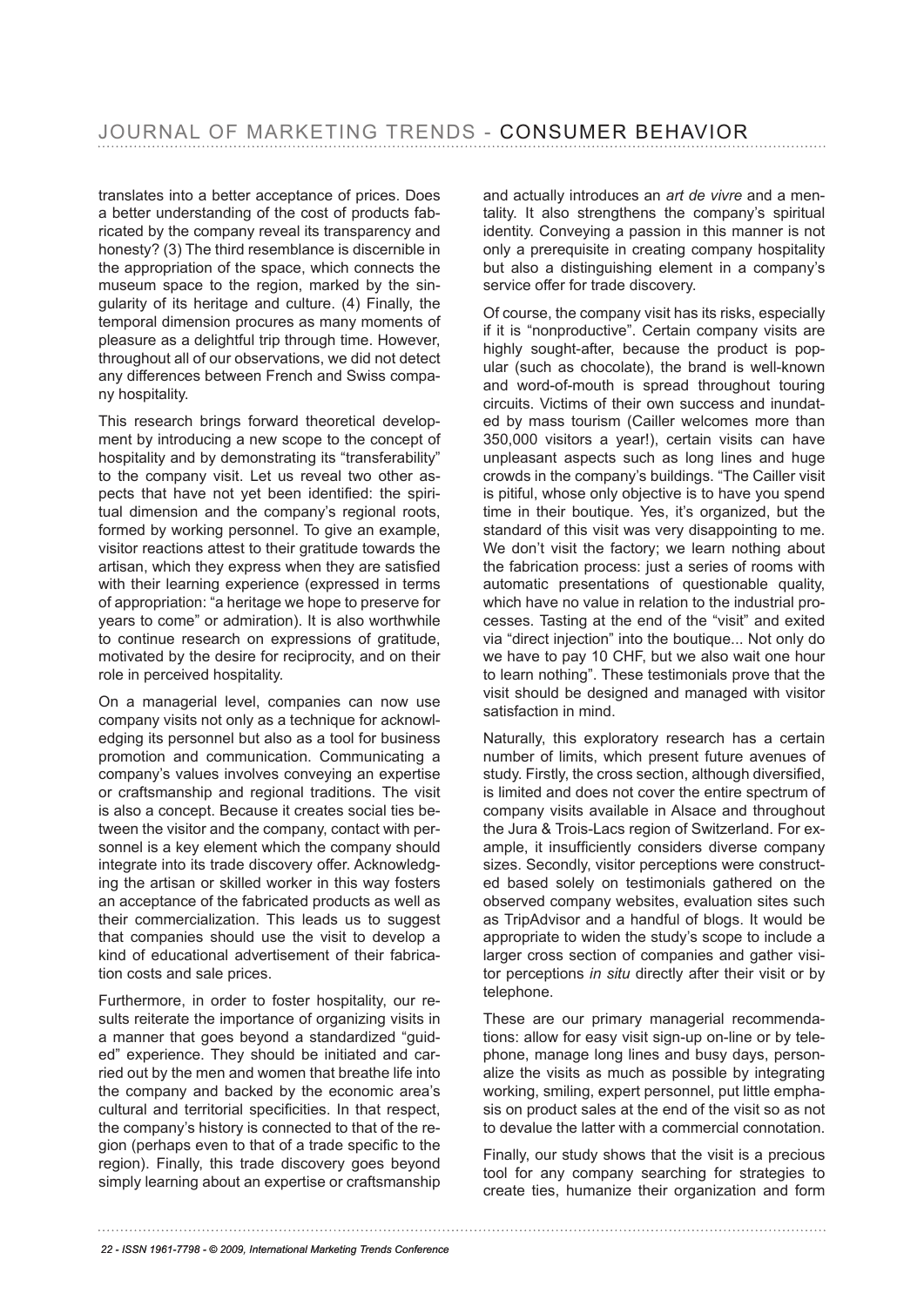cultural alliances all while meeting managerial and commercial demands. Together, these factors add value to the region's economic heritage and hospitable character.

### **Références**

Bataoui S. et Giannelloni J.-L. (2016), Quand le commerce électronique devient plus humain et moins marchand : une approche par l'hospitalité virtuelle, *Actes du 32ème congrès de l'AFM*, Université Lyon III Jean-Moulin.

Bianchini A. (2008), Le tourisme industriel est en vogue, *Actualités en France,* 33, Ministère des affaires étrangères et européennes.

Brotherton B. (2006), Some thoughts on a general theory of hospitality*, The journal of the college of tourism and hotel management, Tourism Today*, 6, Fall, pp. 7-18.

Brotherton B. (1999), Towards a definitive view of the nature of hospitality and hospitality management, International Journal of Contemporary Hospitality Management, 11, 4, pp. 165-173.

Cinotti Y. (2008), L'hospitalité touristique au service des destinations, *Actes des Rendez-vous Champlain*, Québec.

Cinotti Y. (2011), *Hospitalité touristique : conceptualisation et études de l'hospitalité des destinations et des maisons d'hôtes,* Université de Perpignan : Thèse de doctorat.

Coopération (2016), *Deux siècles d'effervescence*, 18 juillet, repris de http://www.cooperation.ch/ Deux+siecles+d\_effervescence.

Cottet P., Lichtlé M.-C et Plichon V. (2012), Les éléments constitutifs de l'hospitalité d'une ville : le point de vue des touristes, Actes du 28ème Congrès International de l'Association Française du Marketing, Brest.

Cottet P., Lichtlé M.-C, Plichon V. et Ferrandi J.-M. (2015), Image d'hospitalité des villes touristiques : le rôle de la communication, *Recherches en sciences de gestion,* 108 (3), pp. 47-66.

Courvoisier F. (2014), Le musée d'entreprise horlogère : entre patrimoine et communication, *Revue historique vaudoise,* 122, pp. 195-220.

Courvoisier F. et Aguillaume C. (2010), Les Montagnes neuchâteloises, région créative en action, *Espaces, tourisme et loisirs,* 283, pp. 33-40.

Cousserand I. (2009), Musées d'entreprise, un genre composite, *Communication et organisation,*  35, pp. 192-213.

Cova V. (2010), L'hospitalité des lieux de service, *Actes des 15èmes Journées de Recherche en Marketing de Bourgogne*, Université de Bourgogne, Dijon.

Cova V. et Giannelloni J.L. (2008), Hospitalité et consommation touristique, *Actes des 13èmes Journées de Recherche en Marketing de Bourgogne*, Université de Bourgogne, Dijon.

Cova V. et Giannelloni J.-L. (2015), Hospitalité et consommation touristique, *Revista Hospitalidade*, 2, pp. 517-546.

Filser M. (2002), Le marketing de la production d'expérience : statut théorique et implications managériales, *Décisions Marketing,* 28, pp. 13-22.

Gotman A. (2004), *Villes et hospitalité. Les municipalités et leurs « étrangers »*, Paris : Éditions de la Maison des Sciences de l'Homme.

Hemmington N. (2007), From service to experience: understanding and defning the hospitality business*, The Service Industries Journal*, 27(6), pp. 747–755.

Heal F. (1990), *Hospitality in early modern England*, Oxford (GB): Clarendon Press.

Hollenbeck C.R., Peters C. et Zinkhan G.M. (2008), Retail Spectacles and Brand Meaning : Insights from a Brand Museum Case Study, *Journal of Retailing,* 84 (3), pp. 334-353.

Jaberg S. (2009), La bière artisanale du Jura séduit l'Amérique, *Swissinfo.ch*, 21 octobre (repris de http://www.swissinfo.ch/fre/economie/la-bière-artisanale-du-jura-séduit-l-amérique/7516508).

Joy A et Sherry J. Jr (2003), Speaking of art as embodied imagination: A multi-sensory approach to understanding aesthetic experience, *Journal of Consumer Research*, 30 (3), pp. 259-282.

Ksouri S., Marcon A. et Preuilh P. (2000), Tourisme de découverte économique et visites d'entreprises, *Paris : La Documentation française,* pp. 10-16.

Lugosi P. (2008), Hospitality Spaces, Hospitable Moments: Consumer Encounters and Affective Experiences in Commercial Settings, *Journal of Foodservice*, 19(2), pp. 139-149.

Meysonnat-Courtois P. (1994), Les musées d'entreprise en France : une réalité à dépasser, un concept à inventer, *La Lettre de l'OCIM,* 34, pp. 13-17.